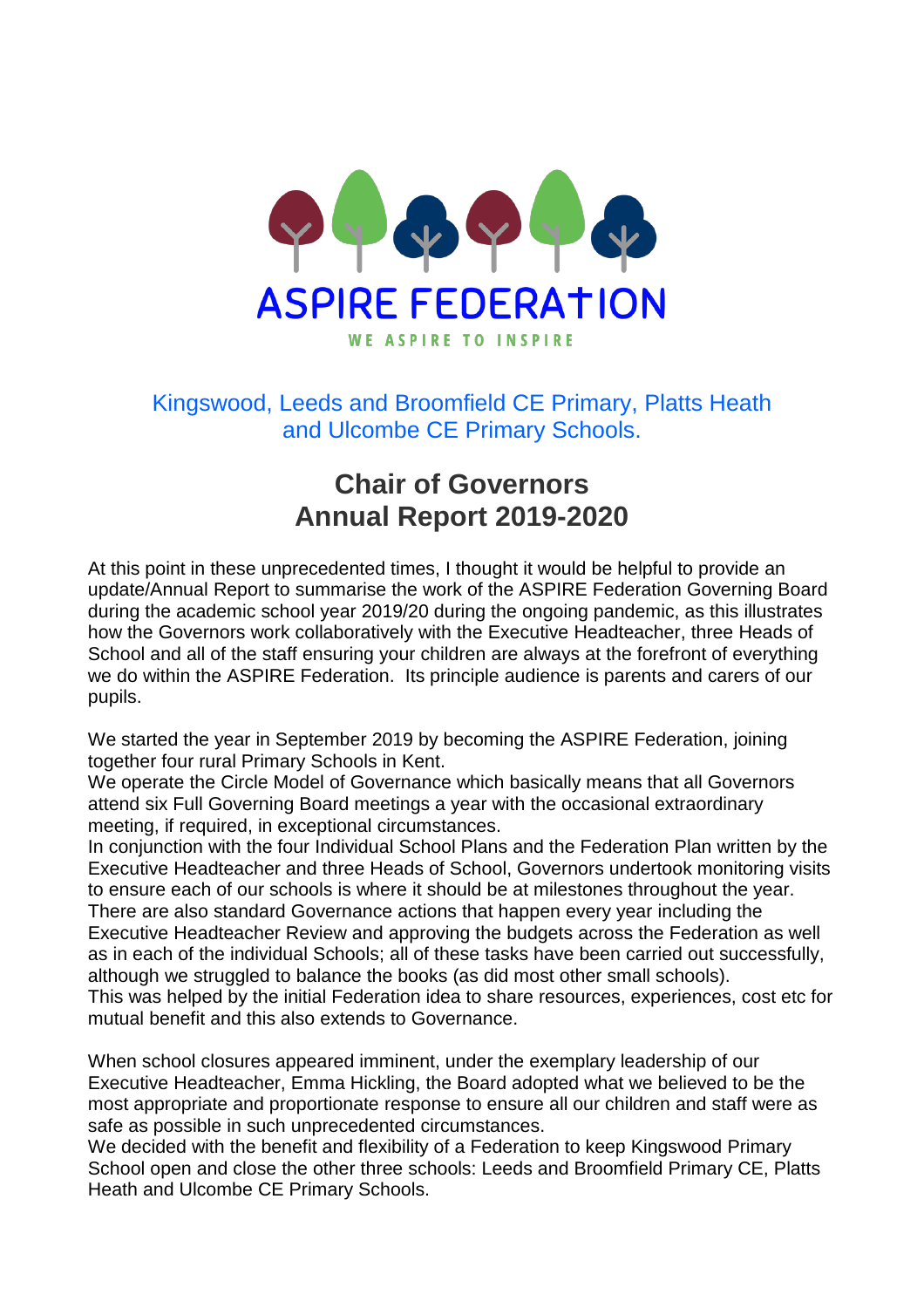We then explored taking the then current scientific and medical advice into account by instigating a 14 day isolation plan. We decided our best option was to divide all staff into three teams as we have three Heads of School. The teams worked on site on a three week rota, minimising the risk of any infection in school. I also ensured our Executive Headteacher adhered to this plan, ensuring her safety and wellbeing.

All risk assessments were presented to the Board (in particular the Safeguarding and Health & Safety Governors) for discussions and challenge, before being circulated along with a handbook to all staff. All Government and KCC guidance was continuously updated and circulated to all staff and Governors to ensure it was adhered to and continues to be updated as I write this report.

We remained open from 8am until 4.30 pm for all key workers (extending this to those with just one key worker parent, not as the Government stipulated both parents) and our vulnerable children and those with SEND (Special Educational Needs and Disabilities); again, the Government requirement was to make the offer of a place only to children with an EHCP (Education, Health and Care Plan) but we elected to support all of our SEND pupils within Aspire.

Children on site accessed core learning through education packs (provided by their class teachers) in the morning. In the afternoons the team, led by a Head of School, planned a weekly themed topic of creative and fun activities, supporting teachers on site with planning, wellbeing, and work/life balance.

Weekly phone calls took place with any vulnerable children not accessing the onsite provision by each Head of School who maintained contact with every family regularly over the lock down period - they all know about and support all of our individual children.

The Executive Headteacher sent a weekly update to all parents and also separately to all staff; this has continued since we reopened all four schools, ensuring regular communication channels are always open. We sent weekly Wellbeing emails to parents/carers and separately to all staff. The content has obviously differed but has always made sure that everyone stayed connected. The updates and emails were also circulated to all Governors.

From July, uptake increased slightly at Kingswood as more parents started returning to work, but only to the extent that a few bubbles were full at 15 children. We elected to keep Kingswood Primary School open throughout the summer. We became fully aware how extremely anxious and worried some of our parents were about how they were going to cope through the summer. This was particularly evident within our key worker parents as leave was not really an option for them in these unprecedented circumstances.

The Executive Headteacher, our three Heads of School and our Senior Teacher all volunteered to lead a team for one week each. We have a magnificent team of staff who also volunteered to work one week of their five week summer holidays and the Board of Governors have also been available and kept updated throughout. However, funding remained extremely tight, and the summer childcare provision was assisted with the support of a grant which I was able to obtain thanks to our local Borough Councillor Shellina Prendergast. This helped support our key workers' children and volunteer staff with extra creative, fun craft activities, treats and drinks throughout the summer holidays.